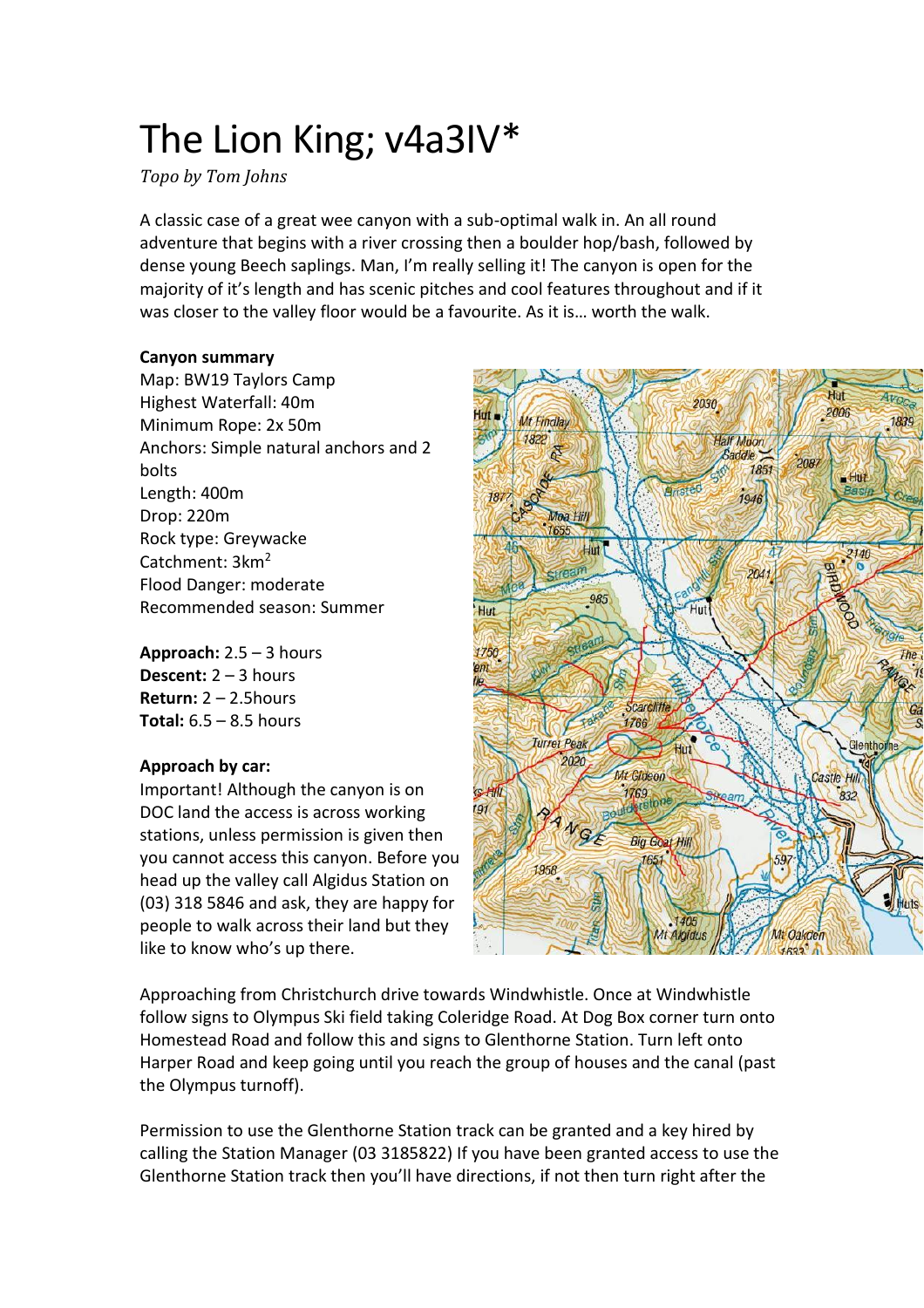first canal bridge and follow the road around the river bed until you get to the Wilberforce Canal, following the track past the intake gets you out and into the riverbed. From here it's all wheel marks and rough tracks up the Wilberforce until your destination is reached.

Because there are working stations on either bank of the river it is important to stay in the Riverbed unless you have received permission to use the station tracks. At the time of writing (Feb 2017) the best place to park is at the west end of the Fanghill Flat around 69'7, 19'5 on the topo map.

If you have a vehicle capable then crossing the river is an option, but be wary, as it is a long walk out if you get swamped or stuck.

## **Approach on Foot:**

Crossing the Wilberforce. Pick a spot where the river is braided and be careful, it is worth walking to where the river is in multiple channels. Crossing should not be attempted by people inexperienced in river crossing and river crossing techniques are advised.

Crossing the river above 280 cumecs (fighting hill on the Rakia readings) would be very hazardous even for experienced river crossers. It is worth noting that the Wilberforce has a long history of drowning people and vehicles and demands respect and care at all flows.

The walking access is straight up Kakapo Stream, it's steep and has waterfalls in it so hopping out and into the bush on the true left bank is sometimes required. Although there are many smaller streams marked coming out of the bush, not many have any water in them so it is pretty easy to tell when you're at the right confluence. If you do somehow miss it then there is a waterfall about 300m past the confluence which will turn you around. As a side note we didn't run this one and think there is likely a bit more canyon up there.

From the confluence get up and above the stream on the true right, there are a mixture of deer tracks, thick beech and bluffs which you pick your way up and through. The bush for the last 200m before the canyon is pretty and open and makes for much easier going.

The entrance for the canyon is slightly above the conflunce of the two streams at 64'7,18'3, this is the part with the large chockstones.

#### **Route Description:**

R1 begins from trees on the TR of the stream and gets you underneath the chockstones, there's a good sieve in the pool before the first chock and the potential for jamming a rope is very high from the base of R1, thankfully there are other anchor options to break this pitch up. The slide at the base of the pitch is good fun. An easy rope retrival option exists from the base of R1 by eascaping and walking back up to your anchor.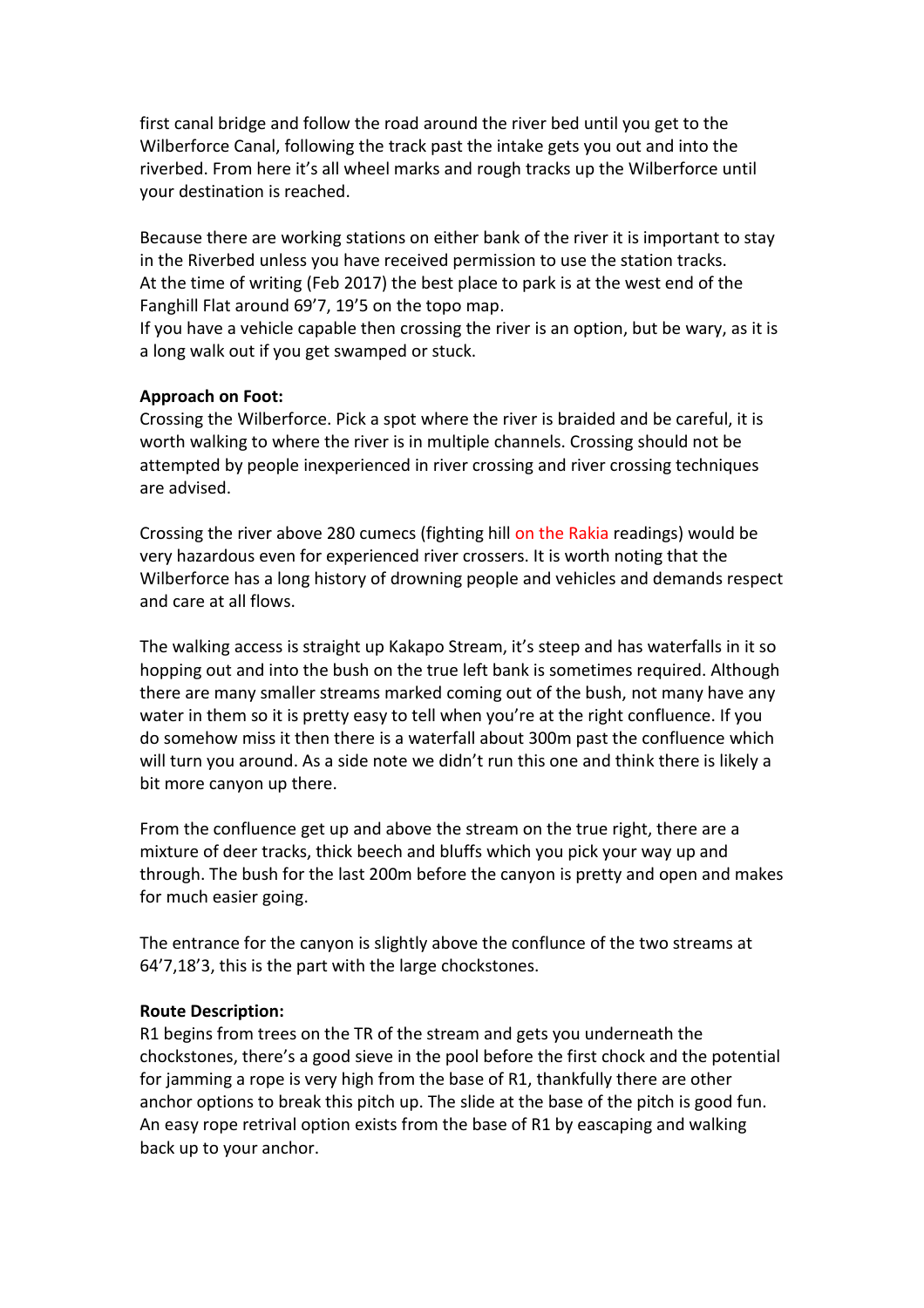There's a bit of slidy down-climbing to R2, which is low angle.

For less experienced downclimbers an extra pitch or handline would put a smile on some dials above R3. R3 is straight forward and there is potential for jumps and slides at the base of the pitch.

R4 is on the TL to avoid the water, but the TL is also an option, the rooster tail in the middle is a boys dream come true.

R5 has a rad cave in the back which you end up in wether you like it or not, this anchor may shift with floods.

Stay on the rope on R6 until you reach the bolts of R7, which is a great pitch. R8 was named after watching one of the first decentionists lying on his side trying to feed two ropes through his rappeling device thrashing about like a stuck turtle.

## **Water Level:**

The Wilberforce River provides the best gauge of water levels. If you can't cross the river then the canyon probably won't go (you'll be on the wrong bank). The first decent was done when the Rakaia was reading 142 cumecs [\(https://www.ecan.govt.nz/data/riverflow/sitedetails/168526\)](https://www.ecan.govt.nz/data/riverflow/sitedetails/168526).

#### **Escapes:**

You could pretty easily get out of this canyon from anywhere except the top of R7.

**First descent:** Tom Johns, Ashley Stewart, Jerm Holliday, Archer Mcleay & Rocky Smith. 6-1-2018